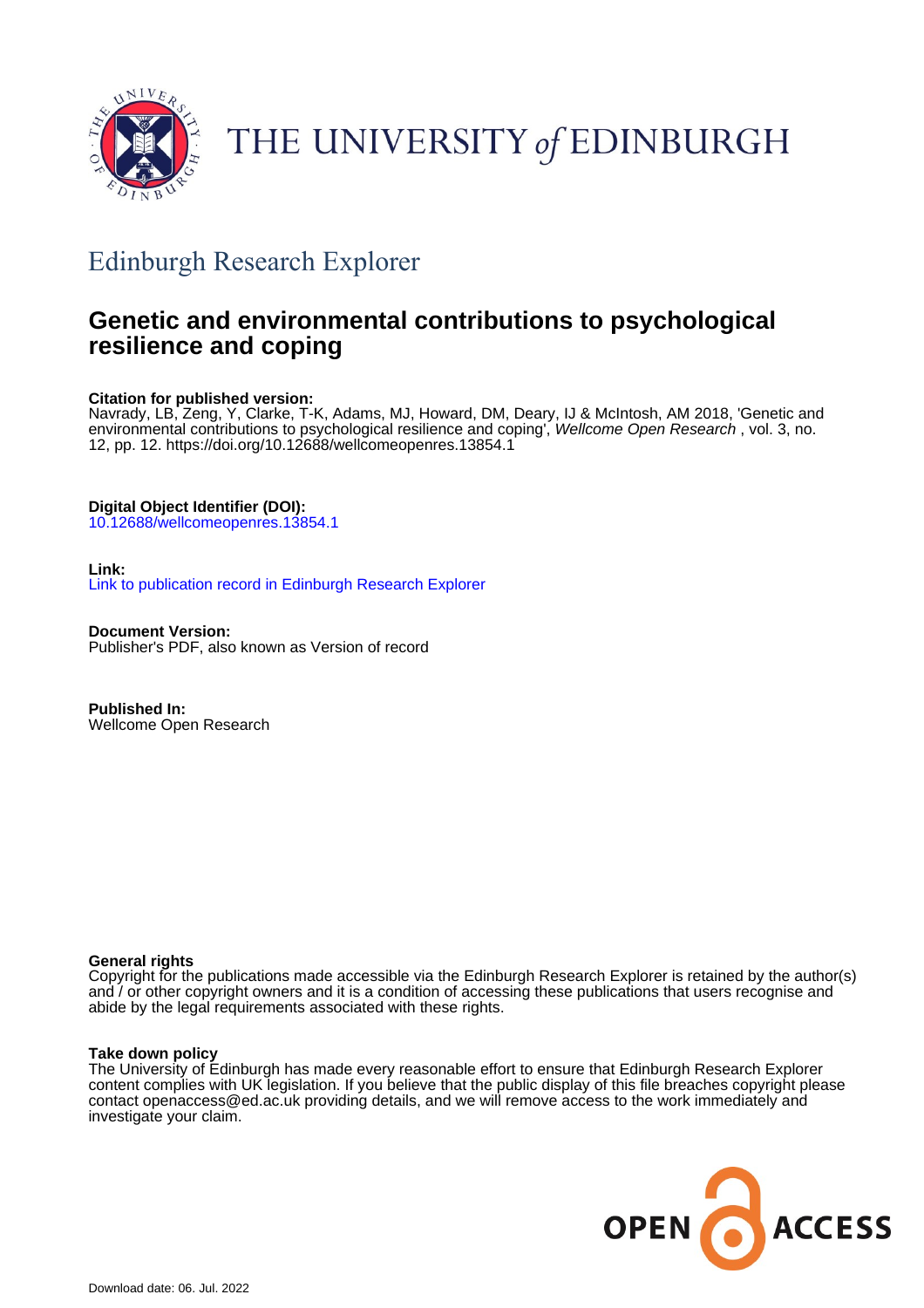## Check for updates

## RESEARCH ARTICLE **[Genetic and environmental contributions to psychological](https://wellcomeopenresearch.org/articles/3-12/v1) [resilience and coping](https://wellcomeopenresearch.org/articles/3-12/v1) [version 1; referees: 2 approved]**

Lauren B Navrady  $\mathbf{D}^1$ , Yanni Zeng<sup>2</sup>, Toni-Kim Clarke  $\mathbf{D}^1$ , Mark J Adams  $\mathbf{D}^1$ , David M Howard <sup>1</sup>, Ian J Deary<sup>3-5</sup>, Andrew M McIntosh <sup>1,3,5</sup>

<sup>1</sup>Division of Psychiatry, University of Edinburgh, Edinburgh, EH10 5HF, UK

 $^2$ Medical Research Council Human Genetics Unit, University of Edinburgh, Edinburgh, EH4 2XU, UK

<sup>3</sup>Centre for Cognitive Ageing and Cognitive Epidemiology, University of Edinburgh, Edinburgh, EH8 9XF, UK

<sup>4</sup>Department of Psychology, University of Edinburgh, Edinburgh, EH8 9JZ, UK

5Generation Scotland, Centre for Genetics and Experimental Medicine, University of Edinburgh, Edinburgh, EH4 2XU, UK

**First published:** 15 Feb 2018, **3**:12 (doi: [10.12688/wellcomeopenres.13854.1](http://dx.doi.org/10.12688/wellcomeopenres.13854.1)) **Latest published:** 15 Feb 2018, **3**:12 (doi: [10.12688/wellcomeopenres.13854.1\)](http://dx.doi.org/10.12688/wellcomeopenres.13854.1) **v1**

### **Abstract**

**Keywords** 

**Background:** Twin studies indicate that genetic and environmental factors contribute to both psychological resilience and coping style, but estimates of their relative molecular and shared environmental contributions are limited. The degree of overlap in the genetic architectures of these traits is also unclear. **Methods:** Using data from a large population- and family-based cohort Generation Scotland ( $N = 8,734$ ), we estimated the genetic and shared environmental variance components for resilience, task-, emotion-, and avoidance-oriented coping style in a linear mixed model (LMM). Bivariate LMM analyses were used to estimate the genetic correlations between these traits. Resilience and coping style were measured using the Brief Resilience Scale and Coping Inventory for Stressful Situations, respectively. **Results:** The greatest proportion of the phenotypic variance in resilience remained unexplained, although significant contributions from common genetic variants and family-shared environment were found. Both task- and avoidance-oriented coping had significant contributions from common genetic variants, sibling- and couple-shared environments, variance in emotion-oriented coping was attributable to common genetic variants, familyand couple-shared environments. The estimated correlation between resilience and emotion-oriented coping was high for both common-variant-associated genetic effects (r $_{\rm G}$  = -0.79, se = 0.19), and for the additional genetic effects from the pedigree (r<sub>K</sub> = -0.94, se = 0.30). Genetic correlations between resilience and task- and avoidance-oriented coping did not meet statistical significance.

**Conclusions:** Both genetics and shared environmental effects were major contributing factors to coping style, whilst the variance in resilience remains largely unexplained. Strong genetic overlap between resilience and emotion-oriented coping suggests a relationship whereby genetic factors that increase negative emotionality also lead to decreased resilience. We suggest that genome-wide family-based studies of resilience and coping may help to elucidate tractable methodologies to identify genetic architectures and modifiable environmental risk factors to protect against psychiatric illness, although further work with larger sample sizes is needed.



## **Discuss this article**

Comments (0)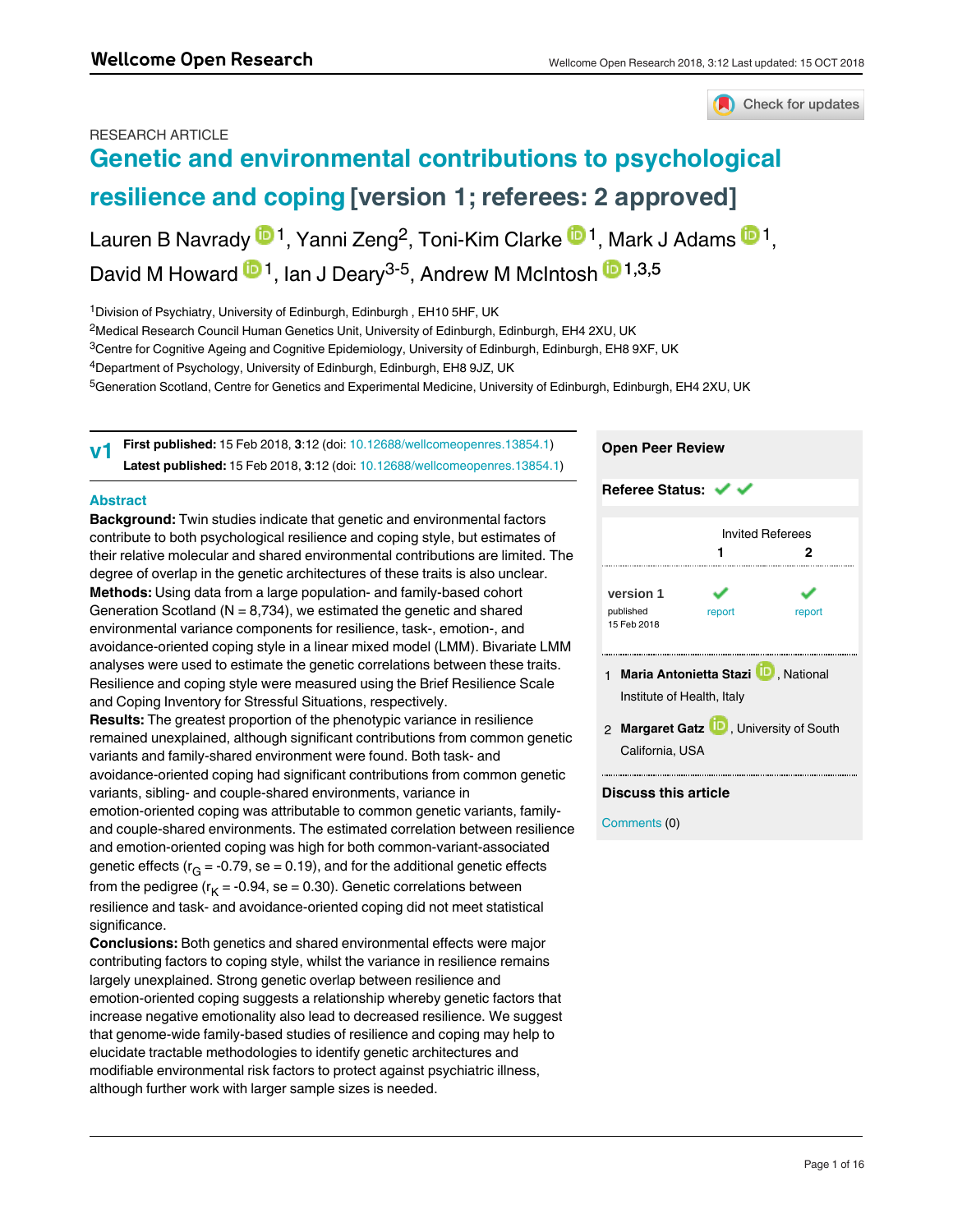#### **Keywords**

Psychological resilience, coping style, heritability, environment, genetics, Generation Scotland, STRADL

**Corresponding author:** Lauren B Navrady (s1467731@sms.ed.ac.uk)

**Author roles: Navrady LB**: Conceptualization, Data Curation, Formal Analysis, Investigation, Methodology, Project Administration, Visualization, Writing – Original Draft Preparation; **Zeng Y**: Methodology, Writing – Review & Editing; **Clarke TK**: Methodology, Writing – Review & Editing; **Adams MJ**: Writing – Review & Editing; **Howard DM**: Writing – Review & Editing; **Deary IJ**: Writing – Review & Editing; **McIntosh AM**: Conceptualization, Supervision, Writing – Review & Editing

**Competing interests:** No competing interests were disclosed.

**Grant information:** This work is supported by the Wellcome Trust [104036], a Strategic Award. GS:SFHS was funded by a grant from the Scottish Government Health Department, Chief Scientist Office (CZD/16/6). The authors acknowledge with gratitude the financial support received for this work from the Dr Mortimer and Theresa Sackler Foundation. AMM and IJD are members of The University of Edinburgh Centre for Cognitive Ageing and Cognitive Epidemiology, part of the cross council Lifelong Health and Wellbeing Initiative funded by the Biotechnology and Biological Sciences Research Council and the Medical Research Council (MR/ K026992/1).

*The funders had no role in study design, data collection and analysis, decision to publish, or preparation of the manuscript.*

**Copyright:** © 2018 Navrady LB *et al*. This is an open access article distributed under the terms of the [Creative Commons Attribution Licence](http://creativecommons.org/licenses/by/4.0/), which permits unrestricted use, distribution, and reproduction in any medium, provided the original work is properly cited.

**How to cite this article:** Navrady LB, Zeng Y, Clarke TK *et al.* **Genetic and environmental contributions to psychological resilience and coping [version 1; referees: 2 approved]** Wellcome Open Research 2018, **3**:12 (doi: [10.12688/wellcomeopenres.13854.1\)](http://dx.doi.org/10.12688/wellcomeopenres.13854.1)

**First published:** 15 Feb 2018, **3**:12 (doi: [10.12688/wellcomeopenres.13854.1\)](http://dx.doi.org/10.12688/wellcomeopenres.13854.1)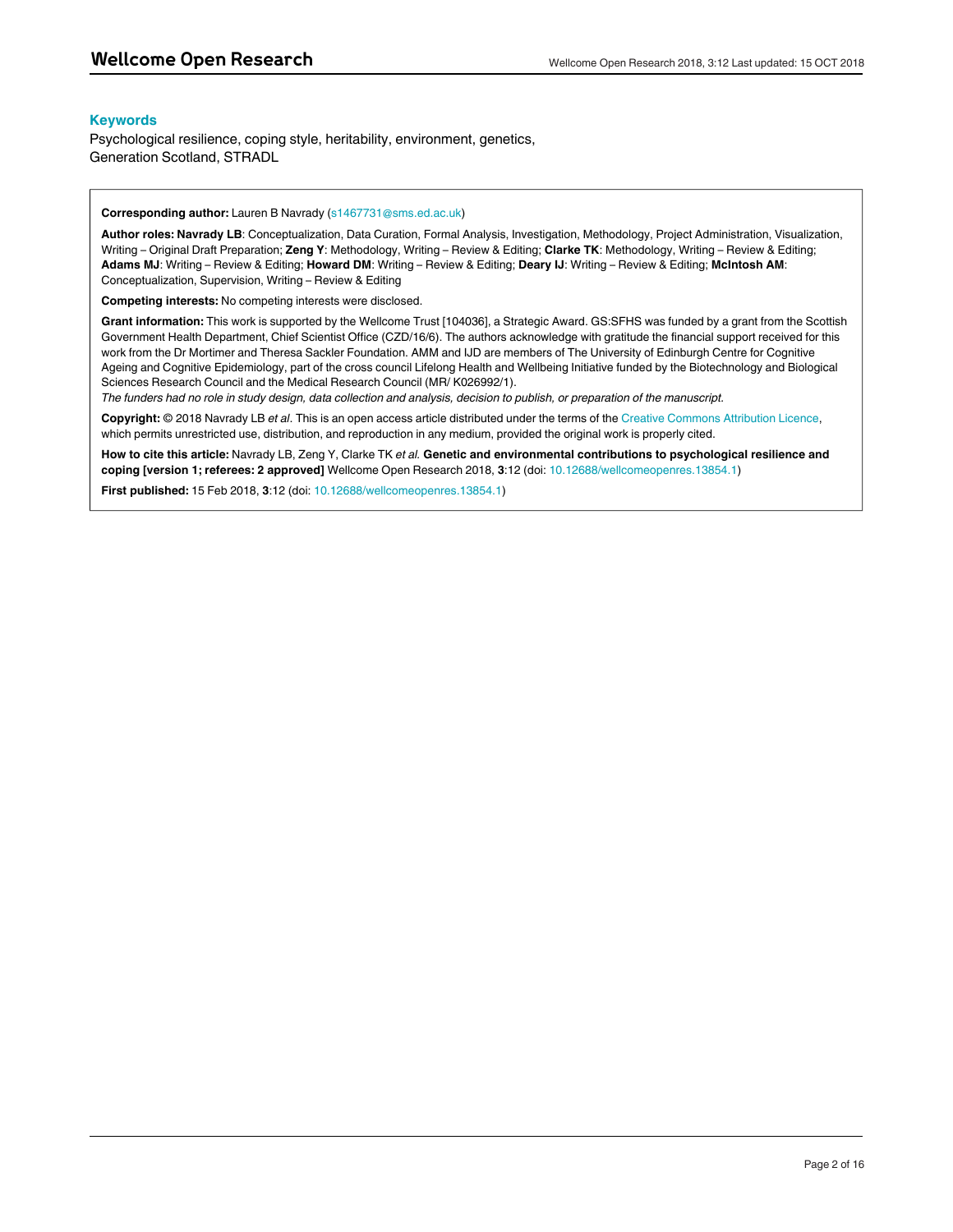### **Introduction**

Despite significant risk for psychopathology, many individuals exhibit better than expected adjustment. This ability to 'bounce back' and maintain or regain mental health despite significant risk is referred to as *psychological resilience*<sup>1-3</sup>. Resilience has increasingly become a focus of behavioural and medical research<sup>4-6</sup>, promoting positive mental health and offering an alternative to 'deficit' models of psychopathology<sup>7</sup>. Whereas resilience refers to positive adaptation in the face of adversity, coping style encompasses cognitive and behavioural strategies used to manage adversity<sup>8</sup>. Although often used interchangeably, there is a growing body of evidence to suggest that resilience and coping style are conceptually distinct constructs $9-12$ . However, the underlying biological mechanisms of and genetic similarities between resilience and coping are not well understood.

A starting point from which to address whether the observed variation in resilience and coping style is due to environmental or biological factors is to investigate heritability. Heritability is broadly defined as the proportion of phenotypic variation that can be attributed to genetic effects<sup>[13](#page-10-0)</sup>. Such estimates have been applied to the study of both resilience and coping style in family-based twin studies. To illustrate, in defining resilience as the residual for positive affect after controlling for social and interpersonal stressors, a twin study by Boardman and colleagues $14$  found resilience was significantly more heritable among men (52%) than women (38%). Similarly, another twin study found modest heritability estimates (24–49%) on measures of well-being and mental health which were indirectly related to resilience<sup>15</sup>. A longitudinal twin study<sup>4</sup> estimated resilience as the residual between actual and predicted psychiatric symptoms, based on the total number of stressful life events an individual has experienced, and found moderate heritability estimates at both waves of assessment approximately five years apart  $(-31\%)$ . However, it is important to note that wide discrepancies in both the definition and measurement of resilience preclude accurate comparison of these results<sup>5</sup>.

Several well-validated questionnaires have been developed to measure coping style $16-18$  which focus on task-, emotion-, and avoidance-oriented coping styles. Emotion-oriented coping is characterised by the regulation of distressing emotions, whereas task-oriented coping denotes purposeful efforts aimed at problem solvin[g19.](#page-10-0) Avoidance-oriented coping is defined by behav-iours aimed at avoiding difficult circumstances<sup>[16](#page-10-0)</sup>. Evidence from twin studies suggests that coping style may be genetically *and* environmentally mediated. For example, a twin study<sup>20</sup> found that whereas task-and emotion-oriented coping were modestly heritable (17–20%), avoidance-oriented coping was entirely determined by environmental factors. The majority of the variance in coping style was attributable to non-shared environmental influences. Furthermore, Kozak *et al.*<sup>[21](#page-10-0)</sup> found modest genetic influences to the variation seen in each coping style (33–39%), in addition to substantial environmental variance. Kendler *et al.*[22](#page-10-0) found that approximately 30% of the total variance in the coping styles of 'turning to others' and 'problem solving' was attributable to genetic effects. Interestingly, however, the

variability in the use of 'denial' coping styles was entirely accounted for by environmental influences.

Pedigree-based estimates such as those described above measure heritability by comparing the observed phenotypic similarity to the expected genetic resemblance between relatives, and as such, do not require information on the inheritance of individual genetic loci<sup>23,24</sup>. However, recent methodological developments in Genome-Wide Association Studies (GWAS) offer an alternative to pedigree-based heritability estimates through molecular estimates in unrelated samples via Single Nucleotide Polymorphisms  $(SNPs)^{25,26}$ . Specifically, this method decomposes the phenotypic variance of a trait into that attributable to common genetic variants (SNPs) and that attributable to the entire genome to estimate narrow-sense heritability  $(h_n^2)$ . However, when restricting heritability estimates to include only GWAS significant loci, they only account for a minute proportion of the heritability estimated from twin or pedigree studies, a discrep-ancy which underlies the "missing heritability problem"<sup>[26,27](#page-10-0)</sup>. Yang and colleagues $28$  have subsequently found that variation in complex traits (such as resilience and coping) are likely resultant from a large number of common variants with effect sizes too small to pass the stringent threshold of GWAS, indicating they are the result of polygenic inheritance. Elaborating on these findings, Zaitlen and colleagues<sup>29</sup> have developed a genomic relatedness restricted maximum likelihood (GREML) variance component method that estimates heritability between both related and unrelated individuals, simultaneously. Using genome-wide data this method yields more accurate heritability estimates than other methods because no assumptions are made on the extent of genetic similarity, dominance effects, or epistasis $29,30$ . Specifically, using the GREML method, heritability estimates have been found to lie between those estimated from pedigreeand GWAS-based studies, and have been considered as a lower limit for the former and an upper limit for the latter $29,31$ . Furthermore, GREML methods enable researchers to disentangle the differential contributions of molecular and non-additive genetic effects to phenotypic variance whilst simultaneously modelling environmental effects<sup>29</sup> which overcomes the caveats of both pedigree- and GWAS-based heritability estimates.

Studies seeking to identify the genetic and environmental contributions to resilience and coping style are an important starting point from which to build an understanding of their aetiology in addition to identifying treatment strategies focussing on primary prevention which may have significant impacts on mental health conditions. In this study, we sought to partition the phenotypic variation of resilience and coping style into their genetic and shared environment components using GREML methods in a familybased genotyped cohort; Generation Scotland: Scottish Family Health Study (GS:SFHS). We drew on the diverse familial relationships within the sample to estimate both molecular and pedigree genetic effects and the contribution of early shared family environment and recent shared environment by analysing family members/siblings and couples respectively. Furthermore, as resilience has been found to be positively correlated with taskoriented coping, and negatively with indices of emotion- and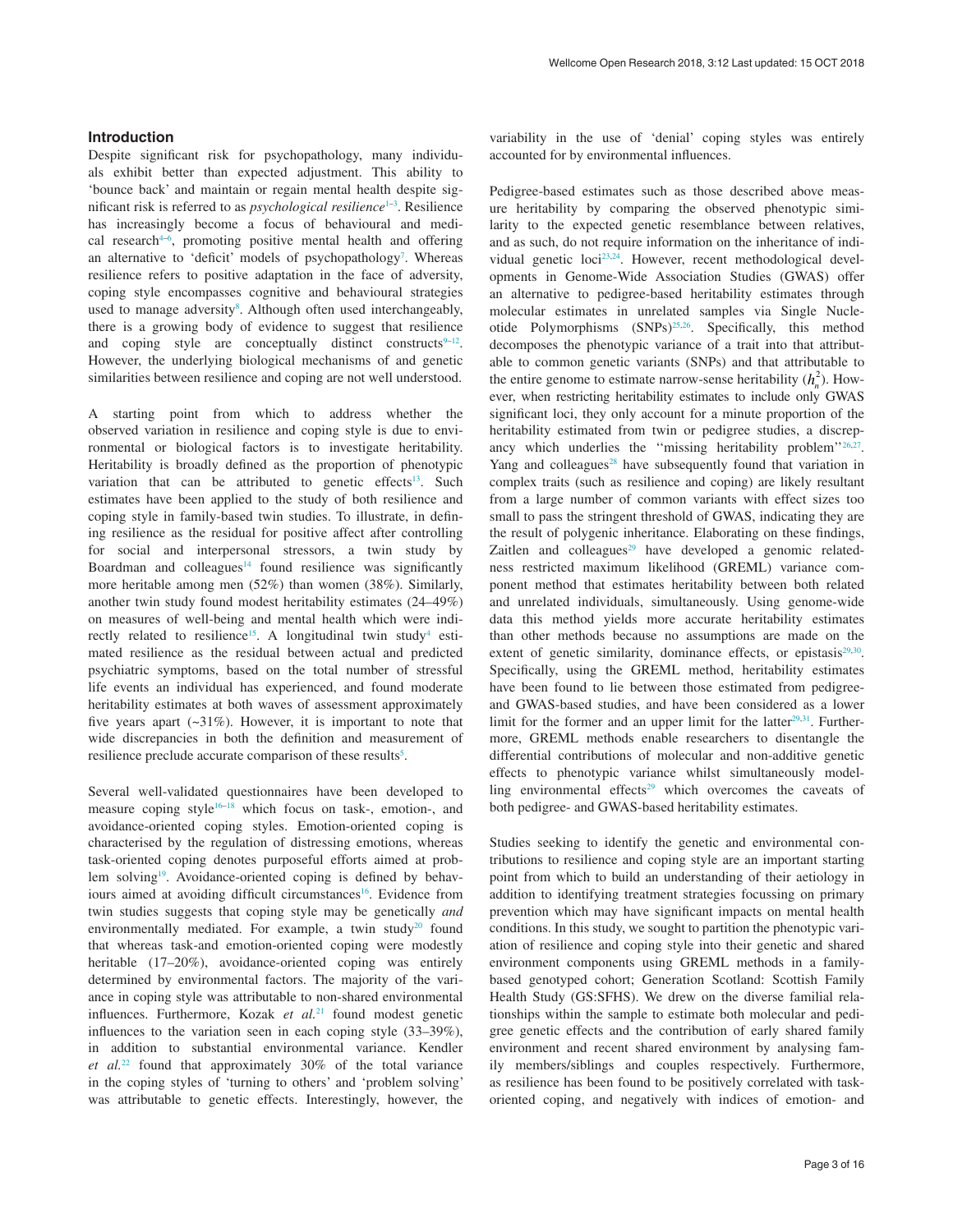avoidance-oriented coping<sup>1,32,33</sup>, we extended our methods to bivariate analysis to investigate whether these traits have significant overlapping genetic architectures using genetic correlation.

#### **Methods**

#### Generation Scotland: Scottish Family Health Study

The Generation Scotland: Scottish Family Health Study  $(GS:SHFS)<sup>34</sup>$  is a family-based population cohort recruited from General Practitioners' practices throughout Scotland between 2006 and 2011. Individuals were eligible for participation if they were aged above 18 years and had at least one firstdegree relative also willing to participate. A total of 5,628 families (n = 19,200) spanning up to three generations were recruited. In 2014, GS:SFHS participants were re-contacted and asked to take part in a follow-up study of mental health and resilience<sup>35</sup>. A total of 9,618 participants provided useable re-contact data – a retention rate of  $45\%$  - and represent the participants included in the current study. Full cohort details and recruitment procedures for baseline and re-contact are described elsewhere<sup>34–36</sup>. All components of GS:SFHS, including its protocol and written study materials have received national ethical approval from the NHS Tayside Committee on Research Ethics (reference 05/s1401/89).

#### Genotyping and quality control procedures

At baseline, blood and salivary DNA samples were collected, stored, and genotyped at the [Wellcome Trust Clinical](https://www.wtcrf.ed.ac.uk/)  [Research Facility, Edinburgh.](https://www.wtcrf.ed.ac.uk/) Genome-wide genotype data were generated using the Illumina HumanOmniExpressExome-8 v1.0 DNA Analysis BeadChip (San Diego, CA, USA) and Infin-ium chemistry<sup>[37](#page-10-0)</sup>. The details and procedures for DNA extraction and genotyping have been reported extensively elsewhere<sup>[38,39](#page-10-0)</sup>. Population outliers were removed from the sample<sup>40</sup>. Quality control of genotyped SNPs used inclusion thresholds: call rate ≥98%, missing SNPs per individual ≤2%, Hardy-Weinberg equilibrium  $p>1\times10^{-6}$ , and minor allele frequency  $>1\%$ . In total, 561,125 autosomal SNPs for 8,734 individuals remained and were used in subsequent analysis. Multidimensional scaling (MDS) components were created according to the ENIGMA 1000 genomes protocol<sup>41</sup> in the software package  $PLINK^{42}$  $PLINK^{42}$  $PLINK^{42}$  $PLINK^{42}$ (version 1.9).

#### Resilience, coping style and neuroticism

Psychological resilience was assessed at re-contact using the Brief Resilience Scale  $(BRS)^1$  $(BRS)^1$ , a self-report questionnaire assessing an individual's ability to 'bounce back' or recover from stress. The BRS consists of six statements (e.g., "I usually come through difficult times with little trouble") answered on a five-point scale from "Strongly Disagree" to "Strongly Agree". After reverse coding of even-numbered questions, a total resilience score was calculated by computing the mean of six questions. The BRS has been found to have a one-factor structure, demonstrating good internal consistency (Cronbach's alpha = 0.80–0.91) and test-retest reliability of  $0.69$  for one month and  $0.62$  for three months<sup>[1](#page-10-0)</sup>.

The Coping Inventory for Stressful Situations  $(CISS)^{43}$  was completed at re-contact. The CISS is a 48-item self-report questionnaire in which responders indicate how much they engage in various coping activities "when under stress", on a five-point scale from (1) 'Not at all' to (5) 'Very much'. Scores are summed over three 16-item sub-scales scales measuring task-oriented (e.g. "when under stress I focus on the problem and see how I can solve it"), emotion-oriented (e.g., "when under stress I blame myself for having gotten into this situation") and avoidanceoriented (e.g., "when under stress I take time off and get away from the situation") coping styles. The CISS has proven a robust measure of assessing situation-specific coping strategies, with a stable factor structure, high internal reliability and construct validity<sup>[16](#page-10-0)</sup>.

#### **Statistical analysis**

#### Partitioning of phenotypic variation

Using a recently developed variance component methodology based on the GREML framework, we calculated the contributions of genetic and shared environmental components to the phenotypic variance in resilience, task-, emotion-, and avoidanceoriented coping. Building on the work of Zaitlen *et al.*[29,](#page-10-0) we utilised a new method introduced by Xia *et al.*[44](#page-10-0) to simultaneously estimate  $h_{g}^{2}$  (the proportion of additive genetic variance contributed by common genetic variants over the total phenotypic variance: SNP heritability),  $h_p^2$  (the proportion of additional additive genetic variance attributable by pedigree associated variation),  $h_n^2$ (the proportion of phenotypic variance contributed by all additive genetic variance: narrow-sense heritability), in addition to three shared environmental components. This method has been demonstrated to reliably estimate  $h_n^2$  in related samples overcoming possible inflating and confounding effects within family-based cohorts<sup>29</sup>. Using genome-wide complex trait analyses ([GCTA](http://cnsgenomics.com/software/gcta/#Overview): version  $1.22$ <sup>30</sup> the genetic and shared environmental contributions to each trait were measured by partitioning the phenotypic variance using linear mixed modelling (LMM) techniques. For each trait, two genomic relationship matrices; **G** (genomic relationship matrix) and **K** (kinship matrix created by modifying G using a threshold of 0.05 for pairwise relatedness)<sup>29,44</sup>, and three environment relationship matrices, **F** (early shared environmental matrix representing nuclear-family-member relationships), **S** (early shared environmental matrix representing full-sibling relationships) and **C** (recent shared environmental matrix representing  $couple/spousal$  relationships) $44$ , were fitted separately or simultaneously in LMM. The corresponding variance components  $h_g^2$  (common-variant-associated genetic effect, represented in **G**),  $h_p^2$  (additional genetic effect from pedigree, represented in **K**),  $e_f^2$  (environmental effect from nuclear family, represented in  $\vec{F}$ ),  $e_s^2$  (environmental effect from full sibling relationship, represented in **S**) and  $e_c^2$  (environmental effect from couple relationship, represented in **C**) were estimated using LMM and their significance tested using likelihood ratio tests (LRT). Age, sex and four MDS components were included in each LMM as fixed effects. Details on the construction of the variance-covariance matrices can be found in the [Supplementary](#page-9-0)  [File 1](#page-9-0).

The initial model was a full model comprising of all genetic and environmental components. However, previous studies<sup>[44,45](#page-10-0)</sup> suggest that variance estimates may be confounded due to correlations between components. To overcome this issue, a backward stepwise model selection was employed. LRT tests were conducted to test the significance of each variance component, which were removed sequentially if they failed to obtain significance ( $\alpha = 5\%$ ) and had the highest *p*-value. This process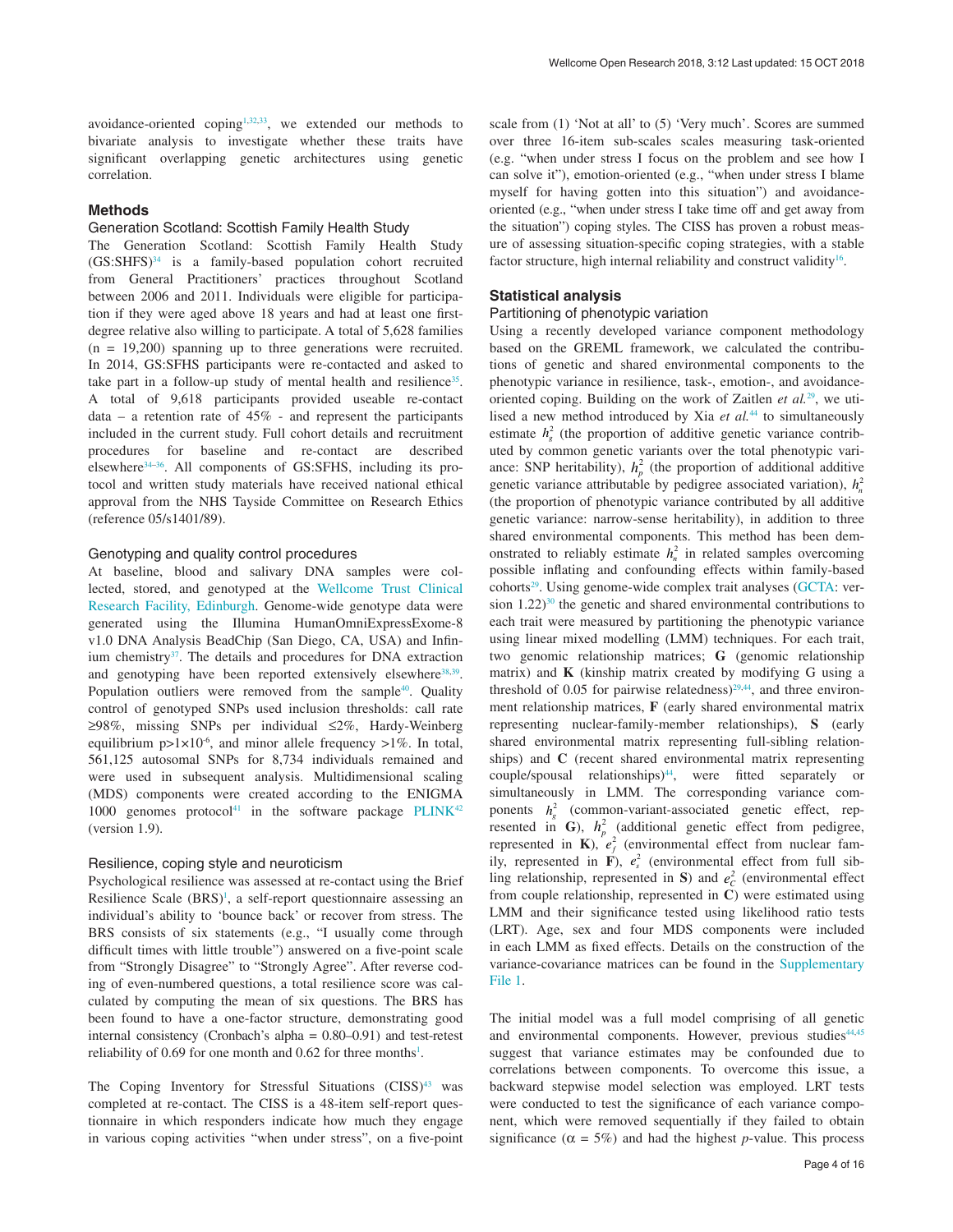was repeated until all the remaining components were significant. This method is described in more detail elsewhere<sup>44,45</sup>.

To simplify model descriptions, the following codes were used: e.g. '**GKFSC**' denotes a full model whereby all five matrices were fitted as random effects simultaneously whereas '**GFC**' represents a model in which only the genomic relationship matrix, the environmental matrix representing nuclear-family-member relationships and the environmental matrix representing couple relationships were fitted simultaneously.

#### Genetic correlation and bivariate heritability

Genetic correlations between resilience and each coping style were calculated to examine potential overlapping genetic architectures. Specifically, bivariate GREML analysis in GCTA[30](#page-10-0)[,46](#page-11-0) was conducted to estimate the correlation between pairs of traits for common genetic variants  $(r<sub>c</sub>)$ , and the pedigree associated genetics  $(r<sub>k</sub>)$  simultaneously. These models were controlled for age, sex, and four MDS components. The significance of each genetic correlation was estimated using the LRT.

#### **Results**

Among the 8,734 participants with genome-wide genotyped data, we recognised 655 couple pairs, 1,925 full sibling pairs and 4,508 nuclear families (minimum two individuals). The number of non-zero elements of the **KFSC** matrices for whom genotypic and phenotypic information are available for each trait are shown in the [Supplementary Table 1.](#page-9-0) The mean age of the sample was 56.36 years (SD = 13.15), and 5,403 (62%) were female. Demographic details of these individuals are presented within [Supplementary Table 2](#page-9-0).

To determine if the traits in this study had sufficient discriminant validity to warrant independent investigation, phenotypic correlations were calculated between resilience and each coping style. The results from age-, and sex-adjusted Pearson correlations are presented in Table 1. Such correlations suggest that whilst these traits are related  $(r = -0.52 \text{ to } 0.36)$ , their covariance is sufficiently modest to consider them partially independent variables in our analyses.

### Full model partitioning phenotypic variation into genetic and shared environmental components

A full model was first employed to partition the phenotypic variation of each trait into five potential sources of influence by modelling two genetic components (**G** and **K**) alongside three environmental components representing the family, sibling, and couple effects (**F, S, C**). Specifically, we modelled the effects of additive genetic effects from common variants  $(h_g^2)$ , additional genetic effects associated with the pedigree  $(h_p^2)$ , early shared environmental effect shared by nuclear family members  $(e_i^2)$ , early shared environmental effects shared between full siblings  $(e_s^2)$ , and recent shared environmental effects shared between spouses  $(e_c^2)$ . The results of these full models are presented in [Table 2](#page-6-0) and within [Supplementary Table 3](#page-7-0). As illustrated in [Table 2,](#page-6-0) neither the genetic or shared environmental components for resilience were statistically significant in the full model. However, in comparison to a reduced model, which does not

account for any environmental effects (the **GK** model), the full model obtained lower estimates of genetic variance which suggests that the full model effectively reduced confounding environmental effects when calculating heritability estimates [\(Table 2\)](#page-6-0).

For task-oriented coping, the full model estimated that 11%  $(S.E. = 0.05, p = 0.006)$  of the phenotypic variance was attributable to common genetic variants (**G**). The pedigree-associated genetic component (**K**) of this model was not significant, and so the proportion of total additive genetic determination (narrow-sense heritability:  $h_n^2 = h_g^2 + h_p^2$ ) was resultant from the effect of common-variant associated genetics only (**G**). Of the three shared-environmental components, both sibling-  $(e_s^2 = 0.08$ ,  $SE = 0.04$ ,  $p = 0.019$ ) and couple-shared ( $e_C^2 = 0.16$ ,  $SE = 0.07$ ,  $p < 0.001$ ) environmental effects met statistical significance. For emotion-oriented coping,  $14\%$  (S.E. = 0.04,  $p < 0.001$ ) of its phenotypic variance was determined by common genetic variants, and  $14\%$  (S.E. = 0.07,  $p = 0.002$ ) was resultant from couple-shared environmental effects. The environmental effects shared between nuclear family members and full-siblings were not significant. For avoidance-oriented coping, 12%  $(S.E. = 0.04, p = 0.002)$  of its phenotypic variance was attributable to common genetic variants (**G**). Significant effects from sibling- ( $e_s^2 = 0.05$ , SE = 0.03,  $p = 0.049$ ) and couple-shared  $(e_c^2 = 0.14, \text{ SE} = 0.07, p < 0.001)$  environment were also found. These results are illustrated in [Table 2](#page-6-0), and within [Supplementary](#page-9-0) [Table 3.](#page-9-0)

#### Backward stepwise model selection to identify major genetic/familial-environmental contributors

Previous research has demonstrated that although the full model can account for all five variance components, it may have difficulty in separating and distinguishing major and minor contributors to the phenotypic variance of a given trait<sup>44</sup>. To overcome such an issue, we applied stepwise model selection<sup>44,45</sup> to identify major contributors to phenotypic variation in resilience, task-, emotion-, and avoidance-oriented coping.

Using backward stepwise selection for resilience, only the common-variant associated genetic component and shared nuclear-family component were retained in the final model (the **GF** model as shown in [Table 2](#page-6-0) and [Figure 1](#page-6-0)). Common genetic

#### **Table 1. Age-, and sex-adjusted phenotypic Pearson correlations.**

|            | <b>Resilience</b> | <b>ToC</b>    | <b>EoC</b> | AoC            |
|------------|-------------------|---------------|------------|----------------|
| Resilience |                   |               |            |                |
| <b>ToC</b> | 0.36(0.01)        |               |            |                |
| EoC        | $-0.52(0.01)$     | $-0.17(0.01)$ |            |                |
| AoC        | $-0.05(0.01)$     | 0.27(0.01)    | 0.30(0.01) | $\overline{a}$ |

Abbreviations: ToC, Task-oriented coping style; EoC, Emotion-oriented coping style; AoC, Avoidance-oriented coping style

All correlations were significant at *p* < 0.01. Values in parentheses represent standard errors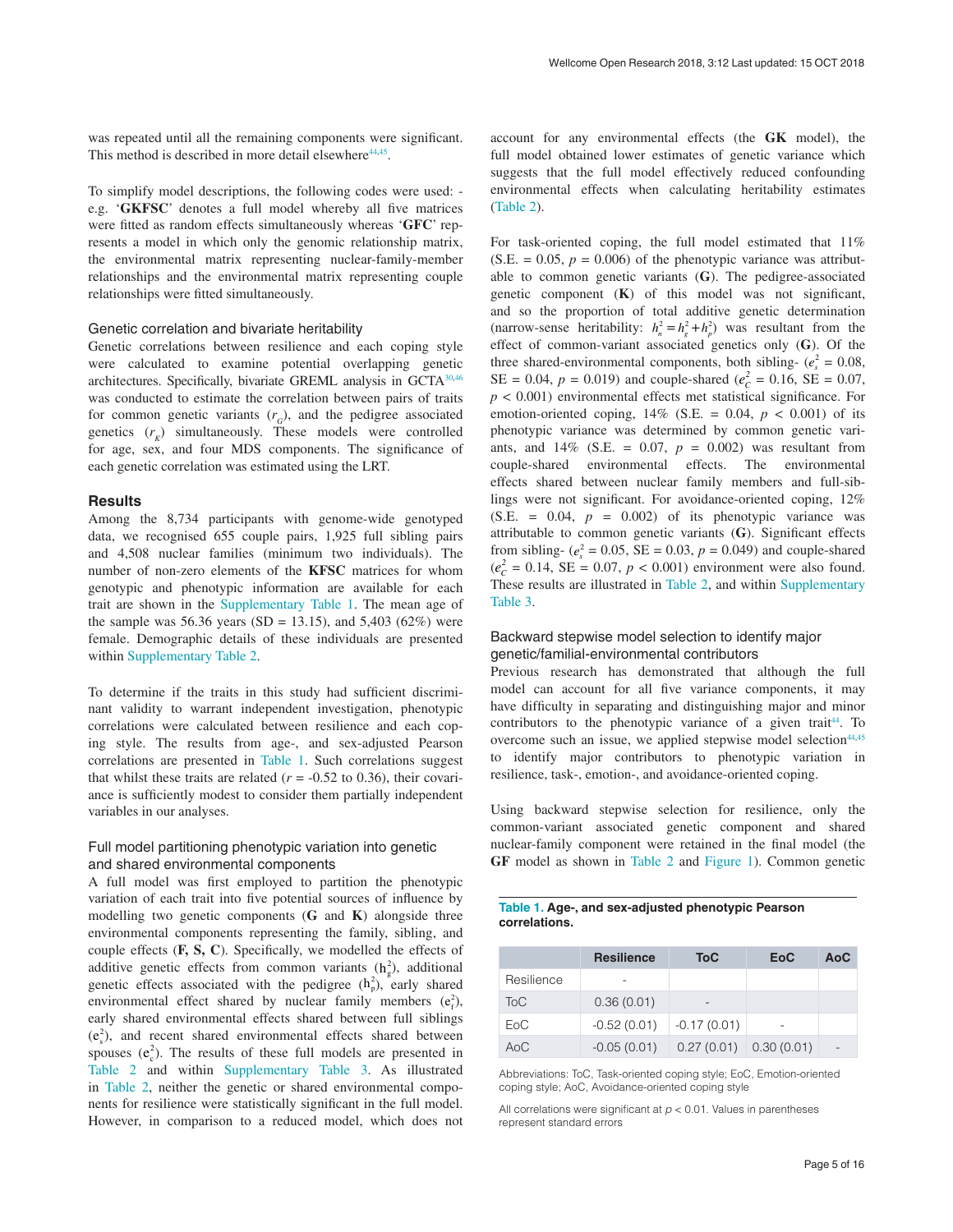|              |              |                              |              | G<br>(common-variant<br>associated<br>genetic) | K<br>(pedigree-<br>associated<br>genetic) | F<br>(Nuclear<br>family) | S<br>(Full<br>sibling) | C<br>(Couple) |
|--------------|--------------|------------------------------|--------------|------------------------------------------------|-------------------------------------------|--------------------------|------------------------|---------------|
| <b>Trait</b> | $\mathsf{n}$ | <b>Model description</b>     |              | $h_G^2$ (SE)                                   | $h_{\kappa}^2$ (SE)                       | $e_F^2$ (SE)             | $e_S^2$ (SE)           | $e_C^2$ (SE)  |
| Resilience   | 8555         | Genetics only                | GK           | 0.08(0.04)                                     | 0.06(0.05)                                |                          |                        |               |
|              |              | Full                         | <b>GKFSC</b> | 0.06(0.04)                                     | 0.00(0.12)                                | 0.05(0.06)               | 0.00(0.03)             | 0.01(0.07)    |
|              |              | Backward<br>selection        | GF           | 0.06(0.04)                                     |                                           | 0.05(0.02)               |                        |               |
| <b>ToC</b>   |              | Genetics only                | GK           | 0.12(0.05)                                     | 0.13(0.06)                                |                          |                        |               |
|              | 8170         | Full                         | <b>GKFSC</b> | 0.11(0.05)                                     | 0.02(0.13)                                | 0.03(0.06)               | 0.08(0.04)             | 0.16(0.07)    |
|              |              | <b>Backward</b><br>selection | <b>GSC</b>   | 0.14(0.03)                                     |                                           |                          | 0.10(0.03)             | 0.18(0.04)    |
| EoC          | 8306         | Genetics only                | GK           | 0.14(0.04)                                     | 0.10(0.06)                                |                          |                        |               |
|              |              | Full                         | <b>GKFSC</b> | 0.14(0.04)                                     | 0.03(0.12)                                | 0.04(0.06)               | 0.00(0.03)             | 0.14(0.07)    |
|              |              | <b>Backward</b><br>selection | <b>GFC</b>   | 0.15(0.04)                                     |                                           | 0.05(0.03)               |                        | 0.14(0.05)    |
| AoC          | 8248         | Genetics only                | <b>GK</b>    | 0.14(0.04)                                     | 0.09(0.06)                                |                          |                        |               |
|              |              | Full                         | <b>GKFSC</b> | 0.12(0.04)                                     | 0.00(0.13)                                | 0.03(0.06)               | 0.05(0.03)             | 0.14(0.07)    |
|              |              | <b>Backward</b><br>selection | <b>GSC</b>   | 0.15(0.03)                                     |                                           |                          | 0.07(0.03)             | 0.18(0.04)    |

<span id="page-6-0"></span>Table 2. Age-, sex-, and population stratification<sup>a</sup>-adjusted variance component analyses results for Resilience, ToC, **EoC, and AoC.**

a first four MDS components

Variance component analyses were performed on Resilience, ToC, EoC, and AoC using the genetic model (GK), the model accounting for both genetic and three environmental effects (the full model), and the most parsimonious model selected by backward selection.

Abbreviations: ToC, Task-oriented Coping; EoC, Emotion-oriented Coping; AoC, Avoidance-oriented coping

N.B. text in **bold** indicates significant LRT at *p*< 0.05 (one-tailed). Values in parentheses represent standard errors.



**Figure 1. Sources of phenotypic variance and the proportion of variance they explained in the most parsimonious backward stepwise selection models for resilience, task-, emotion-, and avoidance-oriented coping styles.** Abbreviations: ToC, Task-oriented Coping; EoC, Emotion-oriented Coping; AoC, Avoidance-oriented Coping.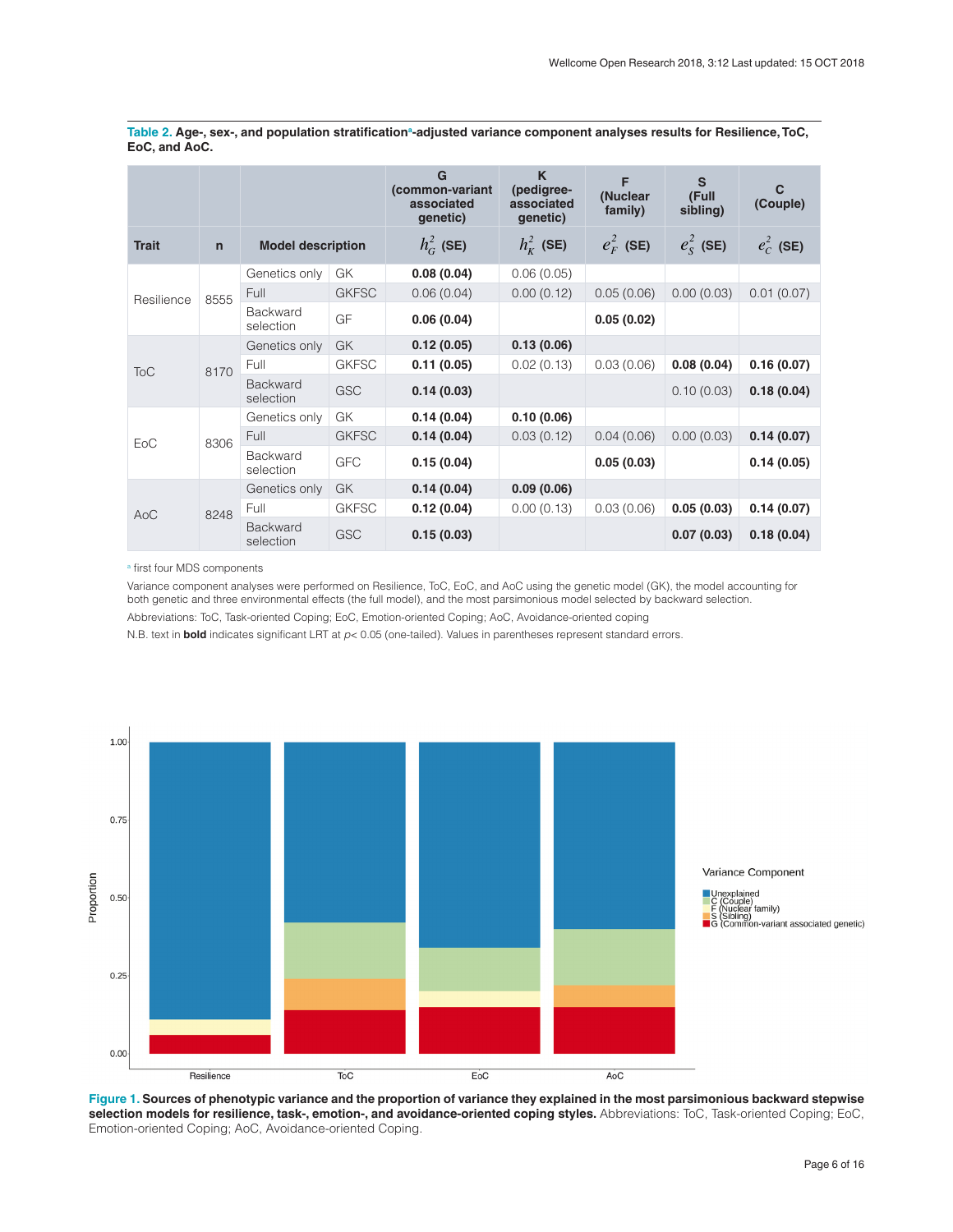<span id="page-7-0"></span>variants (G) explained  $6\%$  (S.E. = 0.04,  $p=$  0.041) of the phenotypic variation in resilience and family-shared environmental (**F**) effects explained 5% (S.E. = 0.02,  $p = 0.020$ ). Using the same methodology, 14% of the variance in task-oriented coping was explained by common-variant associated genetics (**G**: S.E. = 0.03,  $p < 0.001$ ). Furthermore, 10% of the variance was explained by sibling-shared environmental effects (**S**: S.E. = 0.03,  $p < 0.001$ ), and a further 18% of the variance was explained by couple-shared environmental effects (**C**: S.E. = 0.04, *p* < 0.001). Similar patterns were found in avoidance-oriented coping with 15% of the variance explained by common-variant associated genetics (**G**: S.E. = 0.03,  $p < 0.001$ ), 7% explained by siblingshared environmental effects (S: S.E. =  $0.03$ ,  $p = 0.006$ ), and 18% of the variance explained by couple-shared environmental effects (**C**: S.E. = 0.04, *p* < 0.001). In examining emotion-oriented coping, it was found that common genetic  $(G = 0.15, S.E. = 0.04,$ *p* < 0.001), family-shared (**F** = 0.05, S.E. = 0.03, *p* = 0.027) and couple-shared environmental effects (**C** = 0.14, S.E. = 0.05,  $p = 0.002$ ) were most likely to account for phenotypic variance [\(Table 2](#page-6-0) and [Figure 1](#page-6-0)). These models are presented fully in the [Supplementary materials.](#page-9-0)

#### Genetic Correlations

Estimates of common-variant associated  $(r<sub>c</sub>)$  and pedigree associated  $(r<sub>v</sub>)$  genetic correlations are reported in Table 3, to identify potential overlapping genetic architectures between resilience, task-, emotion-, and avoidance-oriented coping. As no consistent environmental effects were identified in the models above, we explored only the genetic correlations between our traits. Specifically, as there were no consistent environmental contributions across the four traits, and because **K** in the **GK** models captured a mixture of both pedigree associated genetic and environmental effects, we have estimated the genetic correlations for **G** and **K** only. As each trait still has contributions from **K** (based on the full models, above), we will examine this effect to prevent inflation in our G estimates<sup>44,45</sup>. The genetic correlations between the four traits are illustrated in Table 3. The estimate of the common-variant associated genetic correlation  $(r<sub>c</sub>)$  between resilience and task-oriented coping was

Table 3. Age-, sex-, and population stratification<sup>a</sup>-adjusted **bivariate GCTA estimates of genetic correlation.**

|            | <b>Resilience</b> | <b>ToC</b>    | <b>EoC</b>    | <b>AoC</b>    |
|------------|-------------------|---------------|---------------|---------------|
| Resilience |                   | 0.20(0.43)    | $-0.94(0.30)$ | 0.36(0.54)    |
| <b>ToC</b> | 0.51(0.26)        |               | $-0.46(0.34)$ | $-0.08(0.38)$ |
| EoC        | $-0.79(0.19)$     | $-0.05(0.25)$ |               | $-0.42(0.54)$ |
| AoC        | $-0.24(0.30)$     | 0.48(0.24)    | 0.60(0.21)    | -             |

a first four MDS components

Abbreviations: ToC, Task-oriented Coping; EoC, Emotion-oriented Coping; AoC, Avoidance-oriented Coping

N.B. text in **bold** indicates significant LRT at *p* < 0.05 (one-tailed). Values in parentheses represent standard errors

The genetic correlations between traits resultant from common genetic variance  $(r<sub>g</sub>)$  are shown on the lower diagonal; the upper diagonal shows the genetic correlations between traits associated with the pedigree  $(r_{k})$ 

.51 (S.E.  $= 0.26$ ,  $p = 0.063$ ). The correlation between resilience and task-oriented coping explained by additional genetic variation associated with pedigree  $(r<sub>K</sub>)$  was 0.20 (S.E. = 0.43,  $p = 0.341$ , although this estimate is potentially influenced by the effects of shared-environment. High genetic overlap was found between resilience and emotion-oriented coping:  $r_G = -0.79$ (SE = 0.19,  $p = 0.002$ ),  $r_K = -0.94$  (SE = 0.30,  $p = 0.033$ ); and moderate genetic overlap was found between resilience and avoidance-oriented coping:  $r_{G}$  = -0.24 (SE = 0.30,  $p = 0.207$ ),  $r_{K} = 0.36$  (SE = 0.54,  $p = 0.237$ ).

#### **Discussion**

Here, we report a novel study examining the genetic and environmental contributions to resilience and coping style in GS:SFHS, a population- and family-based cohort comprising close and distant relatives with genome-wide genotyped data. Using a recently developed variance component methodology<sup>[44](#page-10-0)</sup>, we showed that common variant associated genetics and familyshared environmental effects moderately contribute to psychological resilience, although 89% of its phenotypic variance remained unexplained. We also found that each coping style had substantial genetic (~ 20%) and shared environmental (20–30%) contributions. Furthermore, we found large genetic correlations between resilience and emotion-oriented coping for both common-variant associated  $(r<sub>G</sub> = -0.79)$  and pedigreeassociated ( $r<sub>K</sub>$  = -0.94) genetic effects, which suggests that genetic effects have a shared influence on both traits but in opposite directions. Such findings indicate that genetic factors that increase negative emotionality lead to reduced psychological resilience, which mirror previous reports that which suggest resilience and traits characterised by negative emotionality provide partially separate mechanisms to reduce and increase susceptibility to psychopathology, respectively<sup>47</sup>.

Although the majority of phenotypic variance in resilience remained unexplained in this study, (small) significant contributions from common variant associated genetic and family-shared environmental effects were found. Within our study, the family effect represents the 'nuclear' family, an early environmental influence associated with living in the same family group. It has been found that children with poor familial relationships are more likely to develop psychopathology in later life<sup>48</sup>, whereas positive family relationships have been found to prevent negative mental health outcomes in 'at-risk' children<sup>49</sup>, which supports our finding that family-shared environment influences resilience. Behavioural genetics studies suggest that positive familial relationships enable an individual to regulate their behaviour and emotions to perceive their environment as manageable, no matter how challenging<sup>50,51</sup>. Furthermore, previous studies have demonstrated that strong familial attachments in childhood have long-lasting impacts on resilience and general well-being in later life<sup>[52](#page-11-0)</sup>, which is important within the context of this study which examined adults who may no longer be living within the 'nuclear' family environment, but whose effects are still apparent.

In examining both genetic and environmental effects simultaneously, we also detected an almost equal contribution from common-variant associated genetic and couple-shared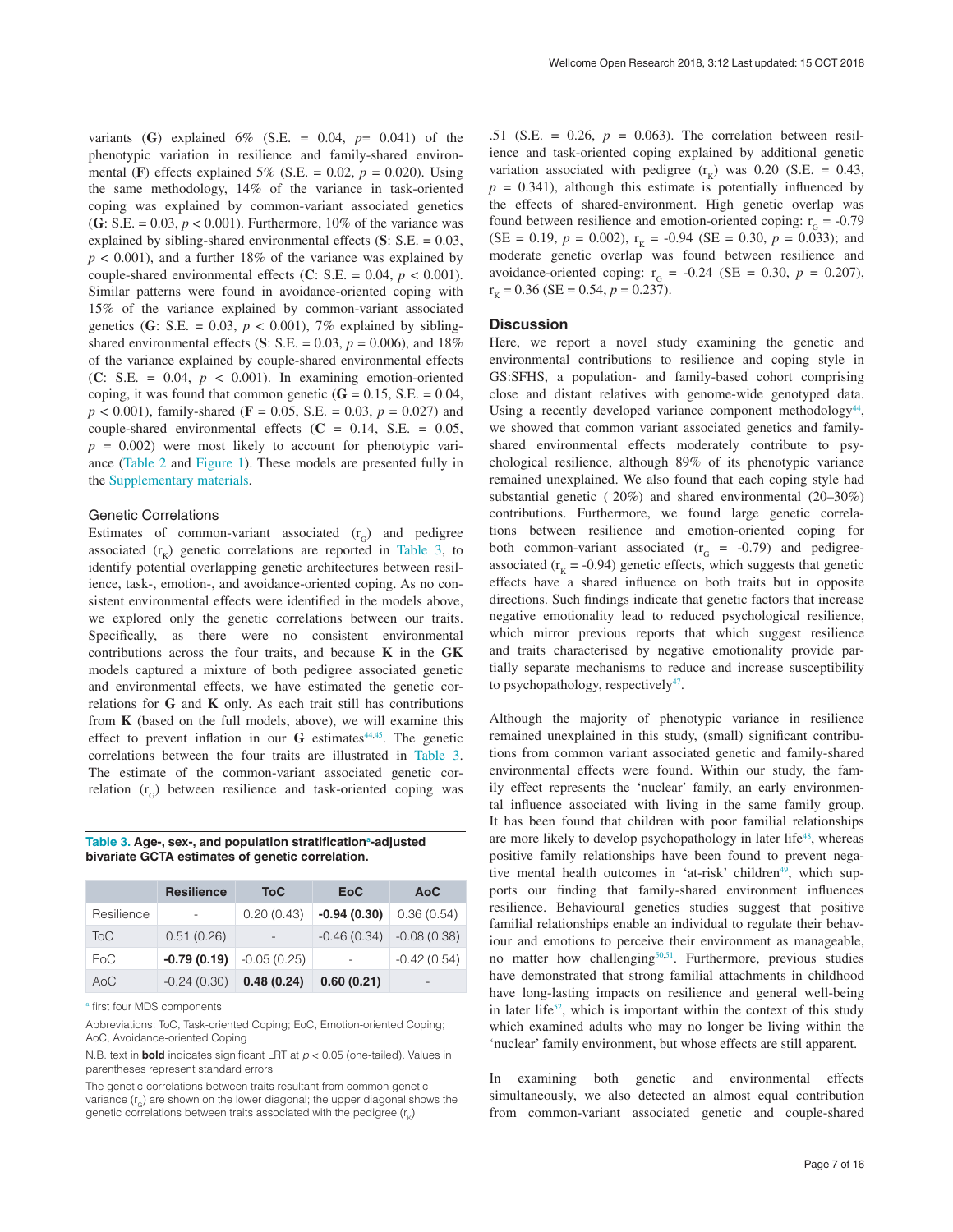environment effects for all three coping styles. The couple effect reflects the current environment shared between spouses in adulthood, which contrasts with both the full sibling and nuclear family effect which reflects the influence of earlier shared environments. During stressful circumstances, the support of a spouse (living in the same household) is more likely to be sought than support from closely related family members (living in a different household) $53$ . The major contribution of couple-shared environment to coping could potentially capture the effects of assortative mating<sup>54</sup>, and other factors leading to spousal similarity. However, this effect may also be explained by couples learning from each other and adapting their coping styles to better face the adversity at hand<sup>55</sup>. Comparatively less variance was accounted for by sibling- and family-shared environmental effects which may be due to the high correlation between the matrices which could potentially impede model fit and estimation<sup>45</sup>. Previous simulation of these models<sup>44</sup> suggest that true components are detected approximately 80% of the time and so the small sibling- and family-shared environmental effects found could be due to false positives in the model. However, without a larger sample size, it would be difficult to have the power to fully discriminate between these component[s44](#page-10-0), and so we advocate further replication in independent samples.

We also examined the genetic correlations between resilience and each coping style. Our results revealed very high negative correlations between resilience and emotion-oriented coping for both common-variant associated genetic and pedigreeassociated genetic components. These findings suggest that there is a strong shared genetic architecture between resilience and emotion-oriented coping whereby genetic factors that increase negative emotionality also lead to decreased resilience. The direction of these findings supports previous research which suggests that individuals high in negative emotionality, and low in resilience are at a greater risk for psychopathology $1,32$ . We must note, however, that correlations for pedigreeassociated genetic components are likely biased due to the influence of shared-environmental effects which may be contained within the pedigree component, or vice versa. Unfortunately, due to a lack of power and model non-convergence, we were unable to report the environmental correlations between these traits. It would be of benefit to further investigate the genetic and environmental correlations between these traits in a larger sample to underpin important differences between the traits. For example, in further investigating the environmental correlations between resilience and coping style, we may be able to determine if having a resilient spouse is associated with a particular coping style.

The narrow-sense heritability estimate  $(h_n^2 = h_g^2 + h_p^2)$ , see [Supplementary Table 4\)](#page-9-0) found for resilience in the current study was substantially less than broad-sense estimates derived from twin studies<sup> $4,14,15$  $4,14,15$  $4,14,15$ </sup>. This is unsurprising given that previous reports suggest that GREML-based estimates provide a lower limit for pedigree-based estimates, and an upper limit for GWAS-based estimates<sup>29,31</sup>, although without any existing GWAS data on resilience, it difficult to know this for certain. However, the narrow-sense heritability estimates of task- and emotion-oriented coping in this study were in line with previous reports[20–22.](#page-10-0) Furthermore, genetic estimates of avoidanceoriented coping were at odds with previously reported heritability estimates which found no genetic effects in avoidance-oriented coping styles $20,21$ . This may be due to our sample being better powered to detect genetic components of avoidanceoriented coping in comparison to previous twin studies $20-22$ which found conflicting results with much smaller samples  $(n \leq 1,000)$ . In our analyses, pedigree-associated genetics (which include rarer genetic variants and mutations) showed no significant contribution to any of our four traits. This is a novel finding as previous estimates suggest that for most complex traits over 50% of narrow-sense heritability is attributable to pedigree-associated genetic effects<sup>29,44</sup>. This could be because our sample may not have had sufficient power to separate out pedigree effects from shared environmental effects, indicated by our study failing to detect any significant pedigree effects. Alternatively, this study may have been confounded by correlations between components<sup>44,45</sup>.

A number of limitations to this study deserve mention. Firstly, we employed a quantitative trait-based measure of resilience, whereas other behavioural genetic studies have found larger genetic effects with both outcome- and process-based approache[s4,14](#page-10-0),[56.](#page-11-0) Specifically, the Brief Resilience Scale assesses an individual's ability to 'bounce back' from adversity and is purposely framed in regards to overcoming negative events<sup>[1](#page-10-0)</sup> whereas previous heritability estimates for resilience have predominately focussed on assessing the availability of implicit assets and resources which facilitate resilience<sup>57,58</sup>. It is important to make this distinction clear as this difference may underlie the different heritability estimates reported in the literature, and will inevitably hinder comparison between studies and preclude any meta-analysis<sup>6</sup>. Furthermore, as resilience and coping are related constructs, previous estimates of resilience heritability may have indexed, in part, the role of coping style leading to inflated estimates. Secondly, as the re-contact cohort was a sub-set of the larger GS:SFHS sample, we were constrained by a limited number of participants with a reduced familial structure. Future investigation would greatly benefit from a larger sample size with an increased number of familial relationships to fully disentangle environmental components in the relationship between these traits. Furthermore, although we obtained estimates from effects from common-variant and pedigree-associated genetic, our sample is underpowered to detect small effects $44$  which would be overcome by a larger sample size, either related (using our methodology) or between two independent datasets (using methods such as LD-score regression<sup>[59,60](#page-11-0)</sup>). Finally, there may be other major shared and non-shared environmental effects of each of our traits that are not specifically captured in our analysis. For example, research suggests that resilience may be associated with stressful life events, growing up in adversity, or being raised in care $61-65$ .

Here, we provide evidence that psychological resilience (quantified by a previously validated ordinal scale), is a heritable trait with a relatively small proportion of its variance explained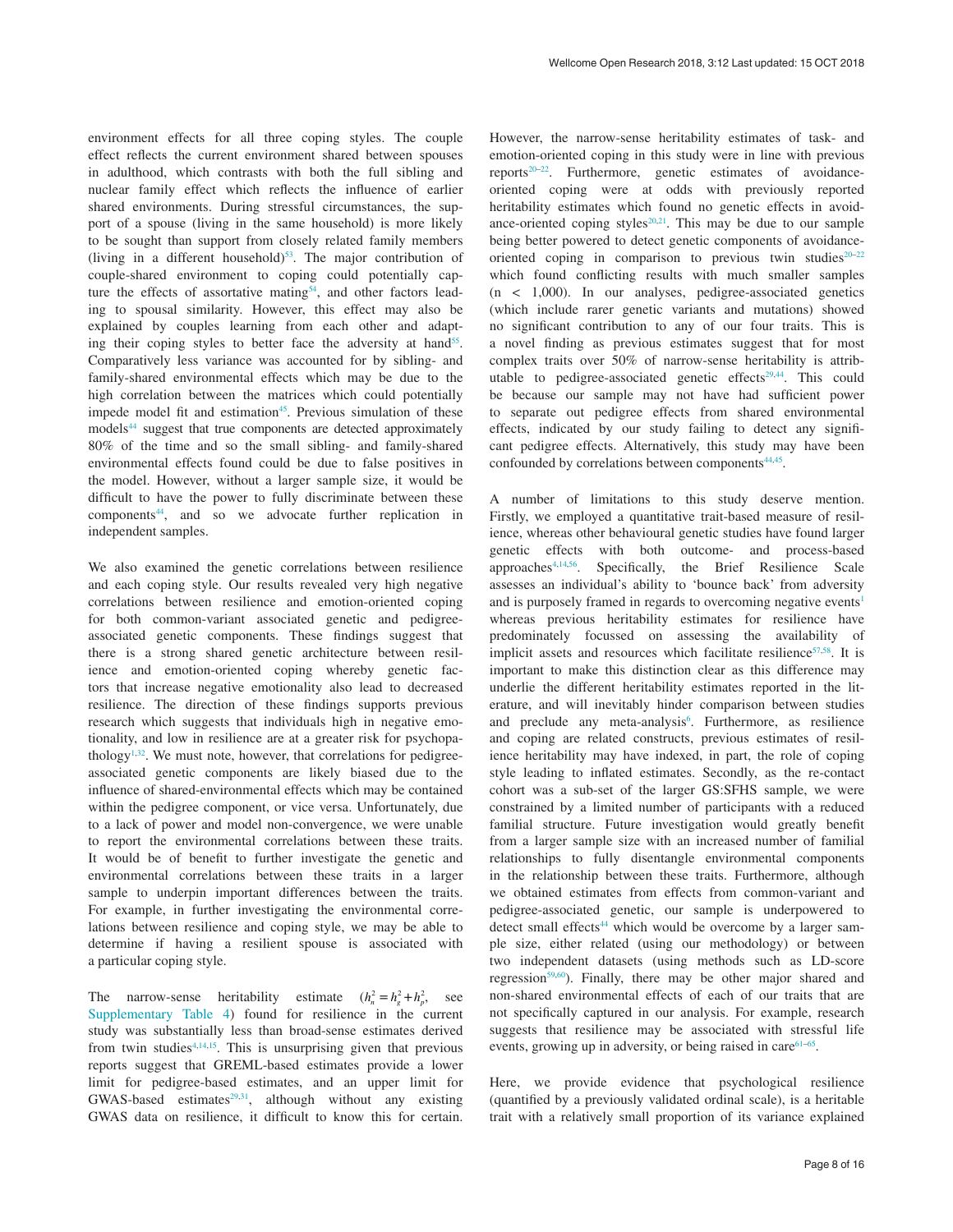<span id="page-9-0"></span>by genetic factors. Early childhood environment such as that shared by the nuclear family was also found to have a small association with resilience. Task-, emotion- and avoidanceoriented coping styles were found to be moderately heritable, although substantial environmental effects also contributed to their phenotypic variance. Approximately one fifth of the variance in each coping style was attributable to recent environment shared by couples. These results indicate that both genetic and environmental contributors to resilience and coping style need to be considered in future research. Finally, high negative genetic correlations between resilience and emotion-oriented coping suggests that the traits share an overlapping genetic architecture in which genetic factors that increase negative emotionality lead to reduced resilience. This is the first study to date which aimed to disentangle the molecular and environmental components in resilience and coping style, and represents a valuable starting point from which to further elucidate the underlying mechanisms of these traits. We argue that further work with larger samples sizes is necessary to fully delineate the genetic and environmental contributions of these traits, and the relationships between them to identify modifiable protective factors against psychological distress and illness.

#### **Data availability**

Due to the confidential nature of the genetic and phenotypic data provided by participants in this study, it is not possible to publically share the data on which our analyses were based. A phenotype data dictionary from Generation Scotland (GS) is available and can be [downloaded.](https://datashare.is.ed.ac.uk/handle/10283/2988) Non-identifiable information from the GS:SFHS cohort is available to researchers in the UK and to international collaborators through application to the GS Access Committee: [access@generationscotland.org,](mailto:access@generationscotland.org) with further information available from [http://www.ed.ac.uk/genera](http://www.ed.ac.uk/generation-scotland)[tion-scotland.](http://www.ed.ac.uk/generation-scotland) Each application requires the completion of a data and materials transfer agreement, the conditions of which are determined on a case by case basis. GS has Research Tissue Bank status, and the GS Access Committee reviews applications

to ensure that they comply with legal requirements, ethics and participant consent.

#### **Ethical statement**

Ethics approval for the Generation Scotland study was given by the NHS Tayside committee on research ethics (reference 05/S1401/8).

#### Competing interests

No competing interests were disclosed

#### Grant information

This work is supported by the Wellcome Trust [104036], a Strategic Award. GS:SFHS was funded by a grant from the Scottish Government Health Department, Chief Scientist Office (CZD/16/6). The authors acknowledge with gratitude the financial support received for this work from the Dr Mortimer and Theresa Sackler Foundation. AMM and IJD are members of The University of Edinburgh Centre for Cognitive Ageing and Cognitive Epidemiology, part of the cross council Lifelong Health and Wellbeing Initiative funded by the Biotechnology and Biological Sciences Research Council and the Medical Research Council (MR/ K026992/1).

*The funders had no role in study design, data collection and analysis, decision to publish, or preparation of the manuscript.*

#### Acknowledgements

We would like to express our gratitude to the families who took part in GS:SFHS, the GPs and Scottish School of Primary Care for their help in recruiting them, and the whole GS:SFHS team, including academic researchers, clinic staff, laboratory technicians, statisticians and research managers. We would also like to acknowledge the contribution of Dr Stuart Ritchie for comments made on the manuscript.

#### **Supplementary material**

**Supplementary File 1:** Construction of Genetic Relationship Matrices (GRMs).

[Click here to access the data](https://wellcomeopenresearch.s3.amazonaws.com/supplementary/13854/779f0eae-0974-4040-b1ac-0bb7c346a67c.pdf).

**Supplementary Table 1:** Number of non-zero off diagonal entries for each trait.

[Click here to access the data](https://wellcomeopenresearch.s3.amazonaws.com/supplementary/13854/b5643b61-1955-40a1-9d2a-84df7a522be7.pdf).

**Supplementary Table 2:** Descriptive statistics of the current cohort.

[Click here to access the data](https://wellcomeopenresearch.s3.amazonaws.com/supplementary/13854/72e17218-42e4-481a-9828-a40f905f104b.pdf).

**Supplementary Table 3:** Narrow-sense heritability estimates for the four traits examined.

[Click here to access the data](https://wellcomeopenresearch.s3.amazonaws.com/supplementary/13854/65c808b9-44c7-49ea-b1b8-4171b6de8c0d.pdf).

**Supplementary Table 4:** Full variance component analysis.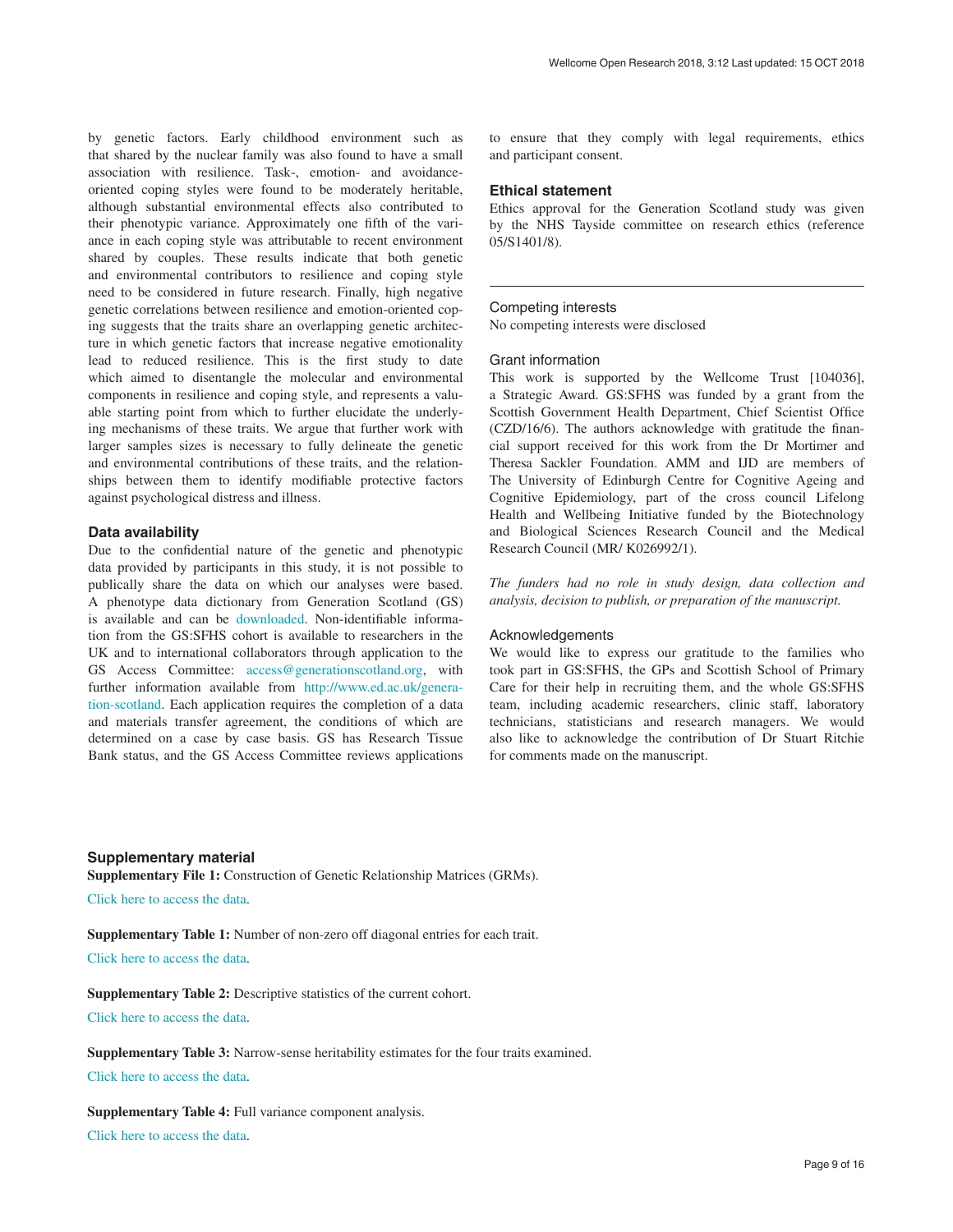#### <span id="page-10-0"></span>**References**

- 1. Smith BW, Dalen J, Wiggins K, *et al.*: **The brief resilience scale: assessing the ability to bounce back.** *Int J Behav Med.* 2008; **15**(3): 194–200. **[Publisher Full Text](http://dx.doi.org/10.1080/10705500802222972)**
- 2. Luthar SS, Sawyer JA, Brown PJ: **Conceptual issues in studies of resilience: past, present, and future research.** *Ann N Y Acad Sci.* 2006; **1094**: 105–15. **[PubMed Abstract](http://www.ncbi.nlm.nih.gov/pubmed/17347344)** | **[Publisher Full Text](http://dx.doi.org/10.1196/annals.1376.009)** | **[Free Full Text](http://www.ncbi.nlm.nih.gov/pmc/articles/3480733)**
- 3. Luthar S, Zelazo L: **Research on resilience: An integrative review.** In *Resilience and vulnerability: Adaptation in the context of childhood adversities*. (ed. S. S. L. (Ed.)), Cambridge University Press: New York, NY. 2003; 510–549. **[Publisher Full Text](http://dx.doi.org/10.1017/CBO9780511615788.023)**
- 4. Amstadter AB, Myers JM, Kendler KS: **Psychiatric resilience: longitudinal twin study.** *Br J Psychiatry.* 2014; **205**(4): 275–80. **[PubMed Abstract](http://www.ncbi.nlm.nih.gov/pubmed/24723629)** | **[Publisher Full Text](http://dx.doi.org/10.1192/bjp.bp.113.130906)** | **[Free Full Text](http://www.ncbi.nlm.nih.gov/pmc/articles/4180845)**
- 5. Bonanno G, Romero S, Klein S: **The Temporal Elements of Psychological Resilience: An Integrative Framework for the Study of Individuals, Families, and Communities.** *Psychol Inq.* 2015; **26**(2): 139–169. **[Publisher Full Text](http://dx.doi.org/10.1080/1047840X.2015.992677)**
- 6. Davydov DM, Stewart R, Ritchie K, *et al.*: **Resilience and mental health.** *Clin Psychol Rev.* 2010; **30**(5): 479–95. **[PubMed Abstract](http://www.ncbi.nlm.nih.gov/pubmed/20395025)** | **[Publisher Full Text](http://dx.doi.org/10.1016/j.cpr.2010.03.003)**
- 7. Fergus S, Zimmerman MA: **Adolescent resilience: a framework for understanding healthy development in the face of risk.** *Annu Rev Public Health.* 2005; **26**: 399–419. **[PubMed Abstract](http://www.ncbi.nlm.nih.gov/pubmed/15760295)** | **[Publisher Full Text](http://dx.doi.org/10.1146/annurev.publhealth.26.021304.144357)**
- 8. Folkman S, Moskowitz JT: **Coping: pitfalls and promise.** *Annu Rev Psychol.* 2004; **55**: 745–74.

#### **[PubMed Abstract](http://www.ncbi.nlm.nih.gov/pubmed/14744233)** | **[Publisher Full Text](http://dx.doi.org/10.1146/annurev.psych.55.090902.141456)**

9. Campbell-Sills L, Cohan SL, Stein MB: **Relationship of resilience to personality, coping, and psychiatric symptoms in young adults.** *Behav Res Ther.* 2006; **44**(4): 585–99.

#### **[PubMed Abstract](http://www.ncbi.nlm.nih.gov/pubmed/15998508)** | **[Publisher Full Text](http://dx.doi.org/10.1016/j.brat.2005.05.001)**

- 10. Tugade MM, Fredrickson BL: **Resilient individuals use positive emotions to bounce back from negative emotional experiences.** *J Pers Soc Psychol.* 2004; **86**(2): 320–33. **[PubMed Abstract](http://www.ncbi.nlm.nih.gov/pubmed/14769087)** | **[Publisher Full Text](http://dx.doi.org/10.1037/0022-3514.86.2.320)** | **[Free Full Text](http://www.ncbi.nlm.nih.gov/pmc/articles/3132556)**
- 11. Van Vliet K: **Shame and resilience in adulthood: A grounded theory study.** *J Couns Psychol.* 2008; **55**(2): 233–245. **[Publisher Full Text](http://dx.doi.org/10.1037/0022-0167.55.2.233)**
- 12. Fletcher D, Sarkar M: **Psychological Resilience A Review and Critique of Definitions, Concepts, and Theory.** *Eur Psychol.* 2013; 12–23. **[Publisher Full Text](http://dx.doi.org/10.1027/1016-9040/a000124)**
- 13. Tenesa A, Haley CS: **The heritability of human disease: estimation, uses and abuses.** *Nat Rev Genet.* 2013; **14**(2): 139–49. **[PubMed Abstract](http://www.ncbi.nlm.nih.gov/pubmed/23329114)** | **[Publisher Full Text](http://dx.doi.org/10.1038/nrg3377)**
- 14. Boardman JD, Blalock CL, Button TM: **Sex differences in the heritability of resilience.** *Twin Res Hum Genet.* 2008; **11**(1): 12–27. **[PubMed Abstract](http://www.ncbi.nlm.nih.gov/pubmed/18251671)** | **[Publisher Full Text](http://dx.doi.org/10.1375/twin.11.1.12)** | **[Free Full Text](http://www.ncbi.nlm.nih.gov/pmc/articles/2674367)**
- 15. Hansson K, Cederblad M, Lichtenstein P, *et al.*: **Individual resiliency factors from a genetic perspective: results from a twin study.** *Familu Process.* 2008; **47**(4): 537–51.

#### **[PubMed Abstract](http://www.ncbi.nlm.nih.gov/pubmed/19130792)** | **[Publisher Full Text](http://dx.doi.org/10.1111/j.1545-5300.2008.00270.x)**

- 16. Cosway R, Endler N, Sadler A, *et al.*: **The Coping Inventory for Stressful Situations: Factorial Structure and Associations With Personality Traits and Psychological Health.** *J Appl Biobehav Res.* 2000; **5**(2): 121–143. **[Publisher Full Text](http://dx.doi.org/10.1111/j.1751-9861.2000.tb00069.x)**
- 17. Vitaliano PP, Russo J, Carr JE, *et al.*: **The Ways of Coping Checklist: Revision and Psychometric Properties.** *Multivariate Behav Res.* 1985; **20**(1): 3–26. **[PubMed Abstract](http://www.ncbi.nlm.nih.gov/pubmed/26776273)** | **[Publisher Full Text](http://dx.doi.org/10.1207/s15327906mbr2001_1)**
- 18. Robinson ME, Riley JL 3rd, Myers CD, *et al.*: **The Coping Strategies Questionnaire: a large sample, item level factor analysis.** *Clin J Pain.* 1997; **13**(1): 43–9. **[PubMed Abstract](http://www.ncbi.nlm.nih.gov/pubmed/9084951)** | **[Publisher Full Text](http://dx.doi.org/10.1097/00002508-199703000-00007)**
- 19. Folkman S, Lazarus RS: **Coping as a mediator of emotion.** *J Pers Soc Psychol.* 1988; **54**(3): 466–75. **[PubMed Abstract](http://www.ncbi.nlm.nih.gov/pubmed/3361419)** | **[Publisher Full Text](http://dx.doi.org/10.1037/0022-3514.54.3.466)**
- 20. Jang KL, Thordarson DS, Stein MB, *et al.*: **Coping styles and personality: a biometric analysis.** *Anxiety Stress Coping.* 2007; **20**(1): 17–24. **[PubMed Abstract](http://www.ncbi.nlm.nih.gov/pubmed/17999212)** | **[Publisher Full Text](http://dx.doi.org/10.1080/10615800601170516)**
- 21. Kozak B, Strelau J, Miles J: **Genetic determinants of individual differences in coping styles.** *Anxiety Stress & Coping.* 2005; **18**(1): 1–15. **[Publisher Full Text](http://dx.doi.org/10.1080/10615800500040844)**
- Kendler KS, Kessler RC, Heath AC, *et al.*: **Coping: a genetic epidemiological investigation.** *Psychol Med.* 1991; **21**(2): 337–46. **[PubMed Abstract](http://www.ncbi.nlm.nih.gov/pubmed/1876639)** | **[Publisher Full Text](http://dx.doi.org/10.1017/S0033291700020444)**
- 23. Silventoinen K, Sammalisto S, Perola M, *et al.*: **Heritability of adult body height: a comparative study of twin cohorts in eight countries.** *Twin Res.* 2003; **6**(5): 399–408.

**[PubMed Abstract](http://www.ncbi.nlm.nih.gov/pubmed/14624724)** | **[Publisher Full Text](http://dx.doi.org/10.1375/136905203770326402)**

24. Mataix-Cols D, Boman M, Monzani B, *et al.*: **Population-based, multigenerational family clustering study of obsessive-compulsive disorder.** *JAMA Psychiatry.* 2013; **70**(7): 709–17.

**[PubMed Abstract](http://www.ncbi.nlm.nih.gov/pubmed/23699935)** | **[Publisher Full Text](http://dx.doi.org/10.1001/jamapsychiatry.2013.3)**

- 25. Chen X, Kuja-Halkola R, Rahman I, *et al.*: **Dominant Genetic Variation and Missing Heritability for Human Complex Traits: Insights from Twin versus Genome-wide Common SNP Models.** *Am J Hum Genet.* 2015; **97**(5): 708–14. **[PubMed Abstract](http://www.ncbi.nlm.nih.gov/pubmed/26544805)** | **[Publisher Full Text](http://dx.doi.org/10.1016/j.ajhg.2015.10.004)** | **[Free Full Text](http://www.ncbi.nlm.nih.gov/pmc/articles/4667127)**
- 26. Manolio TA, Collins FS, Cox NJ, *et al.*: **Finding the missing heritability of complex diseases.** *Nature.* 2009; **461**(7265): 747–53. **[PubMed Abstract](http://www.ncbi.nlm.nih.gov/pubmed/19812666)** | **[Publisher Full Text](http://dx.doi.org/10.1038/nature08494)** | **[Free Full Text](http://www.ncbi.nlm.nih.gov/pmc/articles/2831613)**
- 27. Maher B: **Personal genomes: The case of the missing heritability.** *Nature.* 2008; **456**(7218): 18–21. **[PubMed Abstract](http://www.ncbi.nlm.nih.gov/pubmed/18987709)** | **[Publisher Full Text](http://dx.doi.org/10.1038/456018a)**
- Yang J, Benyamin B, McEvoy BP, et al.: **Common SNPs explain a large proportion of the heritability for human height.** *Nat Genet.* 2010; **42**(7): 565–9. **[PubMed Abstract](http://www.ncbi.nlm.nih.gov/pubmed/20562875)** | **[Publisher Full Text](http://dx.doi.org/10.1038/ng.608)** | **[Free Full Text](http://www.ncbi.nlm.nih.gov/pmc/articles/3232052)**
- 29. Zaitlen N, Kraft P, Patterson N, *et al.*: **Using extended genealogy to estimate components of heritability for 23 quantitative and dichotomous traits.** *PLoS Genet.* 2013; **9**(5): e1003520. **[PubMed Abstract](http://www.ncbi.nlm.nih.gov/pubmed/23737753)** | **[Publisher Full Text](http://dx.doi.org/10.1371/journal.pgen.1003520)** | **[Free Full Text](http://www.ncbi.nlm.nih.gov/pmc/articles/3667752)**
- 30. Yang J, Lee SH, Goddard ME, *et al.*: **GCTA: a tool for genome-wide complex trait analysis.** *Am J Hum Genet.* 2011; **88**(1): 76–82. **[PubMed Abstract](http://www.ncbi.nlm.nih.gov/pubmed/21167468)** | **[Publisher Full Text](http://dx.doi.org/10.1016/j.ajhg.2010.11.011)** | **[Free Full Text](http://www.ncbi.nlm.nih.gov/pmc/articles/3014363)**
- 31. Zuk O, Hechter E, Sunyaev SR, *et al.*: **The mystery of missing heritability: Genetic interactions create phantom heritability.** *Proc Natl Acad Sci U S A.* 2012; **109**(4): 1193–8. **[PubMed Abstract](http://www.ncbi.nlm.nih.gov/pubmed/22223662)** | **[Publisher Full Text](http://dx.doi.org/10.1073/pnas.1119675109)** | **[Free Full Text](http://www.ncbi.nlm.nih.gov/pmc/articles/3268279)**
- 32. Penley JA, Tomaka J, Wiebe JS: **The association of coping to physical and psychological health outcomes: a meta-analytic review.** *J Behav Med.* 2002; **25**(6): 551–603. **[PubMed Abstract](http://www.ncbi.nlm.nih.gov/pubmed/12462958)** | **[Publisher Full Text](http://dx.doi.org/10.1023/A:1020641400589)**
- 33. Zeidner M, Saklofske D: **Adaptive and Maladaptive Coping.** In *Handbook of Coping: Theory, Research and Applications.* (ed. Zeidner M and Endler N), Wiley: Oxford, England. 1996; 505–531. **[Reference Source](http://psycnet.apa.org/record/1996-97004-022)**
- 34. Smith BH, Campbell H, Blackwood D, *et al.*: **Generation Scotland: the Scottish Family Health Study; a new resource for researching genes and heritability.** *BMC Med Genet.* 2006; **7**: 74. **[PubMed Abstract](http://www.ncbi.nlm.nih.gov/pubmed/17014726)** | **[Publisher Full Text](http://dx.doi.org/10.1186/1471-2350-7-74)** | **[Free Full Text](http://www.ncbi.nlm.nih.gov/pmc/articles/1592477)**
- 35. Navrady LB, Wolters MK, MacIntyre DJ, *et al.*: **Cohort Profile: Stratifying Resilience and Depression Longitudinally (STRADL): a questionnaire followup of Generation Scotland: Scottish Family Health Study (GS:SFHS).** *Int J Epidemiol.* 2017. **[PubMed Abstract](http://www.ncbi.nlm.nih.gov/pubmed/29040551)** | **[Publisher Full Text](http://dx.doi.org/10.1093/ije/dyx115)**
- 36. Smith BH, Campbell A, Linksted P, *et al.*: **Cohort Profile: Generation Scotland: Scottish Family Health Study (GS:SFHS). The study, its participants and their potential for genetic research on health and illness.** *Int J Epidemiol.* 2013; **42**(3): 689–700. **[PubMed Abstract](http://www.ncbi.nlm.nih.gov/pubmed/22786799)** | **[Publisher Full Text](http://dx.doi.org/10.1093/ije/dys084)**
- 37. Gunderson KL: **Whole-genome genotyping on bead arrays.** *Methods Mol Biol.* 2009; **529**: 197–213. **[PubMed Abstract](http://www.ncbi.nlm.nih.gov/pubmed/19381978)** | **[Publisher Full Text](http://dx.doi.org/10.1007/978-1-59745-538-1_13)**
- 38. Kerr SM, Campbell A, Murphy L, *et al.*: **Pedigree and genotyping quality analyses of over 10,000 DNA samples from the Generation Scotland: Scottish Family Health Study.** *BMC Med Genet.* 2013; **14**: 38. **[PubMed Abstract](http://www.ncbi.nlm.nih.gov/pubmed/23521772)** | **[Publisher Full Text](http://dx.doi.org/10.1186/1471-2350-14-38)** | **[Free Full Text](http://www.ncbi.nlm.nih.gov/pmc/articles/3614907)**
- 39. Nagy R, Boutin TS, Marten J, *et al.*: **Exploration of haplotype research consortium imputation for genome-wide association studies in 20,032 Generation Scotland participants.** *Genome Med.* 2017; **9**(1): 23. **[PubMed Abstract](http://www.ncbi.nlm.nih.gov/pubmed/28270201)** | **[Publisher Full Text](http://dx.doi.org/10.1186/s13073-017-0414-4)** | **[Free Full Text](http://www.ncbi.nlm.nih.gov/pmc/articles/5339960)**
- 40. Amador C, Huffman J, Trochet H, *et al.*: **Recent genomic heritage in Scotland.** *BMC Genomics.* 2015; **16**(1): 437. **[PubMed Abstract](http://www.ncbi.nlm.nih.gov/pubmed/26048416)** | **[Publisher Full Text](http://dx.doi.org/10.1186/s12864-015-1605-2)** | **[Free Full Text](http://www.ncbi.nlm.nih.gov/pmc/articles/4458001)**
- 41. ENIGMA2 Genetics Support Team: **ENIGMA2 1KGP Cookbook (v3).** [Online]. The Enhancing Neuroimaging Genetics through Meta-Analysis (ENIGMA) Consortium. 2013.

#### **[Reference Source](https://enigma.ini.usc.edu/wp-content/uploads/2012/07/ENIGMA2_1KGP_cookbook_v3.pdf)**

- Purcell S, Neale B, Todd-Brown K, et al.: PLINK: a tool set for whole-genome **association and population-based linkage analyses.** *Am J Hum Genet.* 2007; **81**(3): 559–75. **[PubMed Abstract](http://www.ncbi.nlm.nih.gov/pubmed/17701901)** | **[Publisher Full Text](http://dx.doi.org/10.1086/519795)** | **[Free Full Text](http://www.ncbi.nlm.nih.gov/pmc/articles/1950838)**
- 43. Endler N, Parker J: **Coping Inventory for Stressful Situations (CISS): Manual.**  Multi-Health Systems. Toronto, Canada. 1990. **[Reference Source](http://www.pearsonclinical.co.uk/Psychology/ChildMentalHealth/ChildMentalHealth/CopingInventoryforStressfulSituations(CISS)/PDFReports/Technical.pdf)**
- 44 Xia C, Amador C, Huffman J, *et al.*: **Pedigree- and SNP-Associated Genetics and Recent Environment are the Major Contributors to Anthropometric and Cardiometabolic Trait Variation.** *PLoS Genet.* 2016; **12**(2): e1005804. **[PubMed Abstract](http://www.ncbi.nlm.nih.gov/pubmed/26836320)** | **[Publisher Full Text](http://dx.doi.org/10.1371/journal.pgen.1005804)** | **[Free Full Text](http://www.ncbi.nlm.nih.gov/pmc/articles/4737500)**